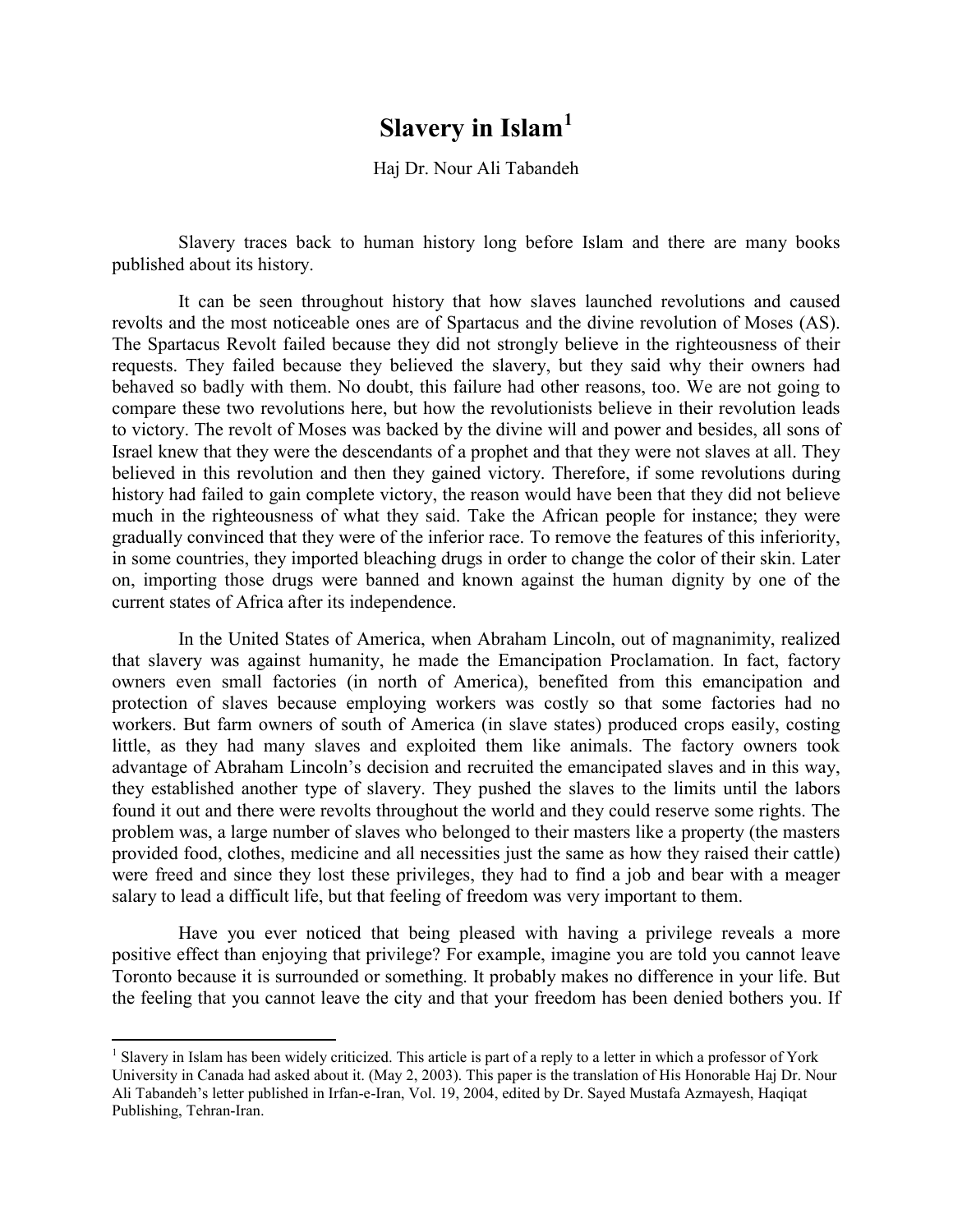this prohibition notice lasts for a year or two, this period will feel like a century. However, if there is no such an order, you may willingly stay inside Toronto for more than two years- even for ten years. If you compare these two feelings, you may notice that aside from freedom, the feeling of freedom is also more effective. When Islam emerged, slavery had existed there in the world. Slavery has a humane aspect via which the religion interfered and it reads in the Quran: "**O you men! Surely we have created you of a male and a female, and made you tribes and families that you may know each other**". It means He has created this categorization just to "know each other". He (God) continues: "**surely the most honorable of you with Allah is the one among you most careful (of his duty)**<sup>[2](#page-1-0)</sup>. It is obvious that He addresses all the humankind as they are all equal. In another part of the Quran, He says: "**Surely we have honored the children of Adam**"[3](#page-1-1) . Although he defines "**we have honored**" but the basic principle is "**surely we have honored the children of Adam**".

One of the clear definitions of "**we have honored**" is freedom or liberty. Therefore in Islam, the principle is based on freedom. Although there were limited freedom for non-Muslims those days, Islam ordered the Muslims to treat the slaves humanely and not mercilessly so that the slaves would not feel imprisoned or slaved, and so behaved the Muslims. But if Islam had stated that all slaves must be freed, on the one hand, there would have been a flood of slaves running away from their holders toward Islam and they would have entered into Islam without any credence given to Islam. This insincere belief could probably do a lot of damage at the emergence of Islam as it gained victory due to the pioneering Muslim's strong faith in Islam as they were ready to risk their lives for that. On the other hand, slavery, apart from its humane aspect, had some economic aspects too. If the slaves had been freed all at once, firstly, all the economic activities would have been suspended and the society would have been in peril, secondly, the newly-freed slaves could have not been able to earn a living either; they would not have been able to provide food- no one gave them any money. Therefore, they might have revolted and endangered the society.

Islam decided to gradually free the slaves. Emancipating slaves, in some cases, was not only a compensation for sins and offences, but also was generally considered a blessing. The Prophet's disciples would purchase those slaves and then free them if they converted to Islam. For example, Salman Farsi or as nicknamed Salman al Muhammadi who was an exemplary character in Islam was first a slave. Abu Bakr purchased him and then freed him. Bilal, too, was a slave. The Prophet's adopted child; Zaid, had been a captive before the Prophet purchased and freed him. So many of the disciples and well-known people of the Islam were slaves and then were freed. It is highly considerable how the Prophet of Islam (AS) planned to gradually free the slaves and to dissolve them in free-men societies. Imagine that, if a lot of people enter a city all of a sudden, like 5000 people with no food enter Mecca at that period in which its population was about 5 or 10 thousand, even if they wanted to stay for a day or two, they would endanger the condition of the city. Moreover, if they wanted to stay for a long time or permanently, the danger would be multiplied. God's order is that no man shall ever be assumed as a slave. Individual liberty is a principle for humankind, unless one is proved to be a slave based on religious laws. There were some holy wars taken place during the Prophet's period, not in Mecca

<span id="page-1-0"></span> $2$  The Quran, Al-Hujuraat (The Private Apartments), 13:

يَا أَيُّهَا النَّاسُ إِنَّا خَلَقْنَاكُم مِّن ذَكَرٍ وَأُنثَى وَجَعَلْنَاكُمْ شُعُوبًا وَقَبَائِلَ لِتَعَارَفُوا إِنَّ أَكْرَمَكُمْ عِندَ اللَّهِ أَتْقَاكُمْ إِنَّ اللَّهَ عَلِيمٌ خَبِيرٌ **َ َ**

<span id="page-1-1"></span><sup>3</sup> The Quran, Al-Isra (Isra'), 70: **دْ قََل َ و ا َ َكَّرم ي ْن ن َ ب َم آدُِ**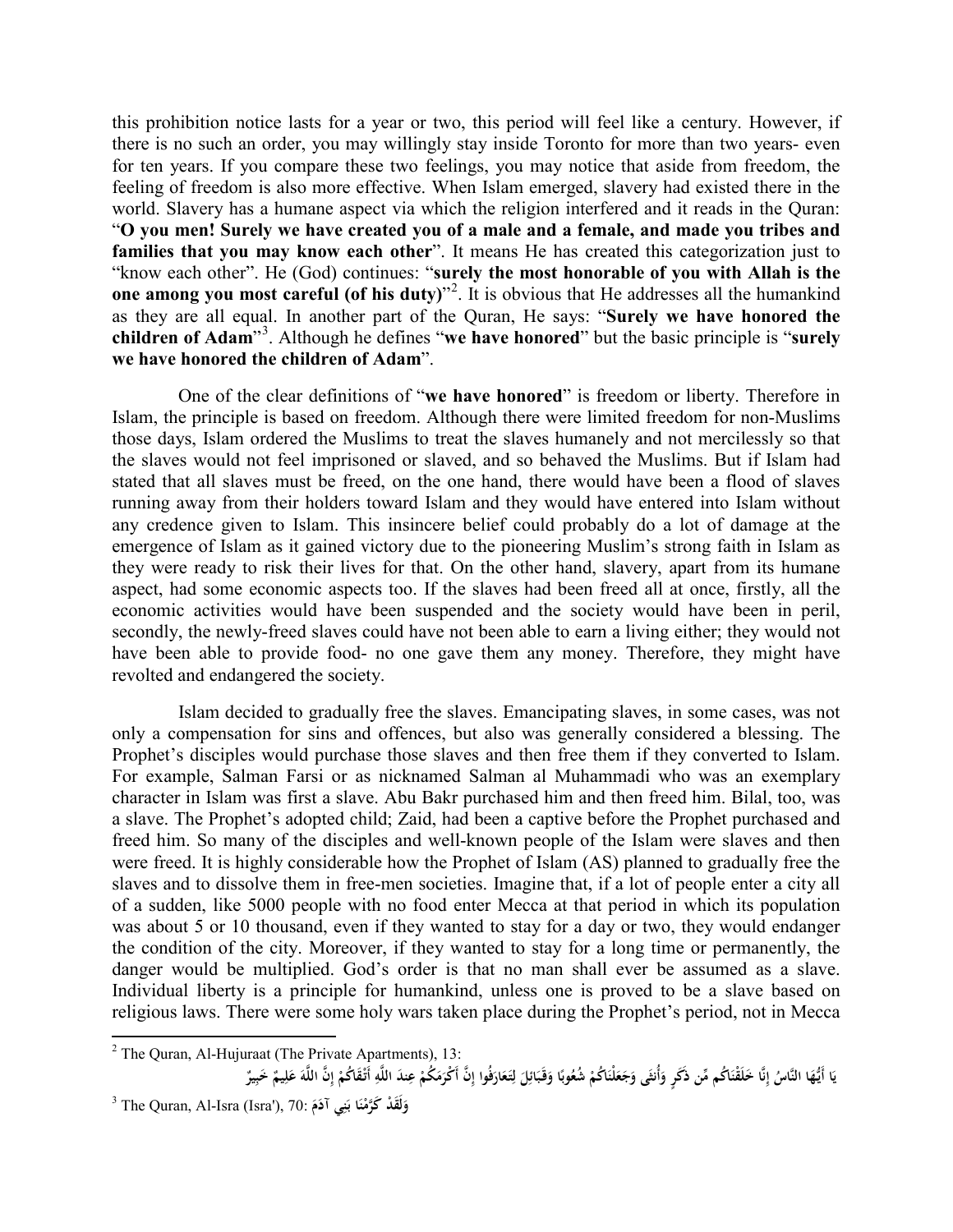and not for years in Medina. But later, when Muslim had to do *jihad*, if the captives converted to Islam, they would not be considered as slaves, but if they did not, they would be treated as slaves. The wars of Islam were considered the real *Jihad* only when they took place at the Prophet's period, in addition, the Shiite believe that the holy wars taken place at the proceeding caliphs' reigns also were considered *jihad* because Ali verified them. But after the Umayyad came, as the Sunnite admit, the caliphate changed into kingdom and there were no *jihads*, there were wars but they were not Islam wars unless they were verified by Imam. The Shiite have always believed that the wars the kings; so-called caliphs, made after the disappearance of the  $12<sup>th</sup>$  Imam in the  $3<sup>rd</sup>$  century, were no longer religious wars because there were no innocent Imam to issue any *jihad*. Therefore, based on the religious law, the captives were free.

This way, God has opened the gate of slavery very tight so that a small number of people might be slaves. But on the other side, the gate of emancipating and unchaining the slaves is wide open. If you pay attention to the verses of the Quran and the verdicts of all jurisprudents of Islamic sects regarding the atonement laws, the compensation for many sins, wrongdoings and offenses was to free slaves. This way, slaves were freed gradually and when they are freed like this, they become dissolved in the society and there will be no economic turmoil. Aside from the atonement, if a bondwoman became pregnant by her owner, the baby would be emancipated and then the mother would, too, be freed by the owner, in other words, the free baby would bring freedom for the mother; this mother was called Om-ol-Valad (the mother of the child). Freeing slaves was a gate for any individual to go through slavery towards freedom.

There was another way to free slaves in Islamic jurisprudence; that is if a slave were talented and skillful so that s/he could earn a living on their own, they could offer their skill to their owners and sign contracts with them for a specified period of time and then they would be freed; it means the total price was the price of their freedom. However, during that period, they were considered slaves and the owners were responsible for their cost of living, so they were not worried and they could easily purchase themselves.

In the chapter of "Emancipating the Slaves" in Islamic jurisprudential books, there is also another method of freeing slaves. One of the Muslims' oblations is to free slaves conditioned that those slaves to be freed must not be disabled or handicapped. They need to be capable and skillful. In ancient times, the slaveholders considered the slaves as their livestock; therefore they compared freeing the slaves with sacrificing their sheep, but in fact the purpose of freeing slaves was that the slaves could be able to earn a living. The slave owners should have taken care of those disabled and senile slaves and did not have the right to free such slaves.

Thus, as Islam clarifies, the slaves of the last two centuries were not considered as slaves because no men remained as slaves and they were all considered freemen since a century or two after Islam. But unfortunately, the Islamic laws were executed only when the kings (socalled caliphs) wanted to, and for other cases, they were not. If you take a look through history of Islam, you will notice that many decisions were against Islam. I am not a historian and I have not read a lot of history books but I am pretty sure no one has spoken a word about freeing slaves during history save what I just said. The jurisprudents have written laws of slaveholding in their books based on the verses of the Quran. The only thing I remember is the declaration of the late well-known gnostic jurisprudent; Haj Mullah Ali; known as Nour Ali Shah the Second, addressed to the disciples in about 1914, in which he asserted that there were doubts and uncertainties over the validation of all bondmen and bondwomen by the time, thus, on the basis